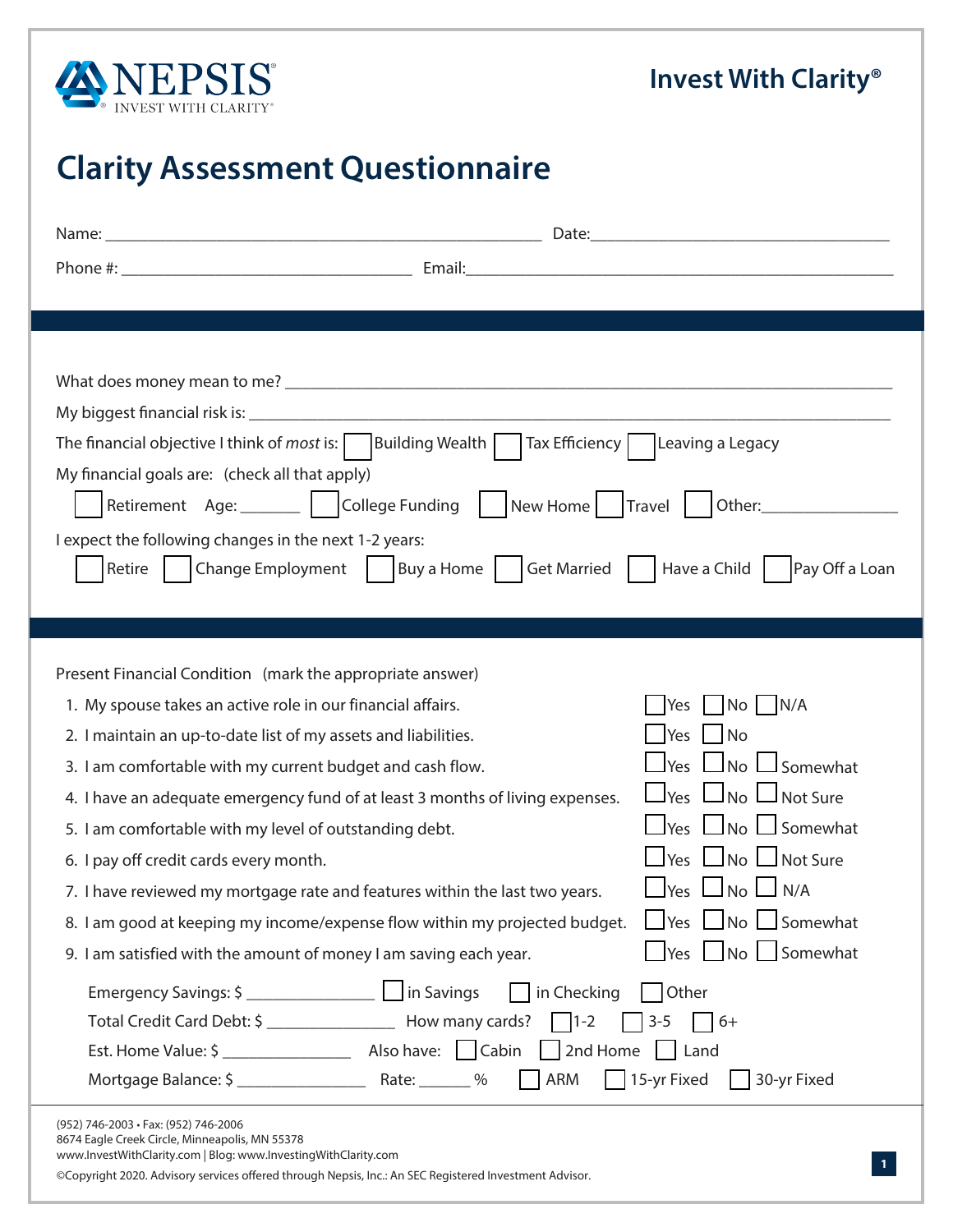|        |        |        |        |        | $\Box$<br>$\Box$<br>$\Box$<br>$\Box$<br>$\Box$<br>$\Box$<br>$\Box$<br>$\Box$<br>$\Box$ | $\Box$<br>$\Box$<br>$\Box$<br>$\Box$<br>$\Box$<br>$\Box$<br>$\Box$<br>$\Box$<br>П | $\overline{\phantom{a}}$<br>$\Box$<br>$\Box$<br>$\Box$<br>$\Box$<br>$\Box$<br>$\Box$<br>$\overline{\phantom{0}}$ |
|--------|--------|--------|--------|--------|----------------------------------------------------------------------------------------|-----------------------------------------------------------------------------------|------------------------------------------------------------------------------------------------------------------|
| $\Box$ | $\Box$ | $\Box$ | $\Box$ | $\Box$ | $\Box$                                                                                 | ┑<br>П                                                                            |                                                                                                                  |
|        |        |        |        |        |                                                                                        |                                                                                   |                                                                                                                  |

 $\Box$ 

 $\Box$ 

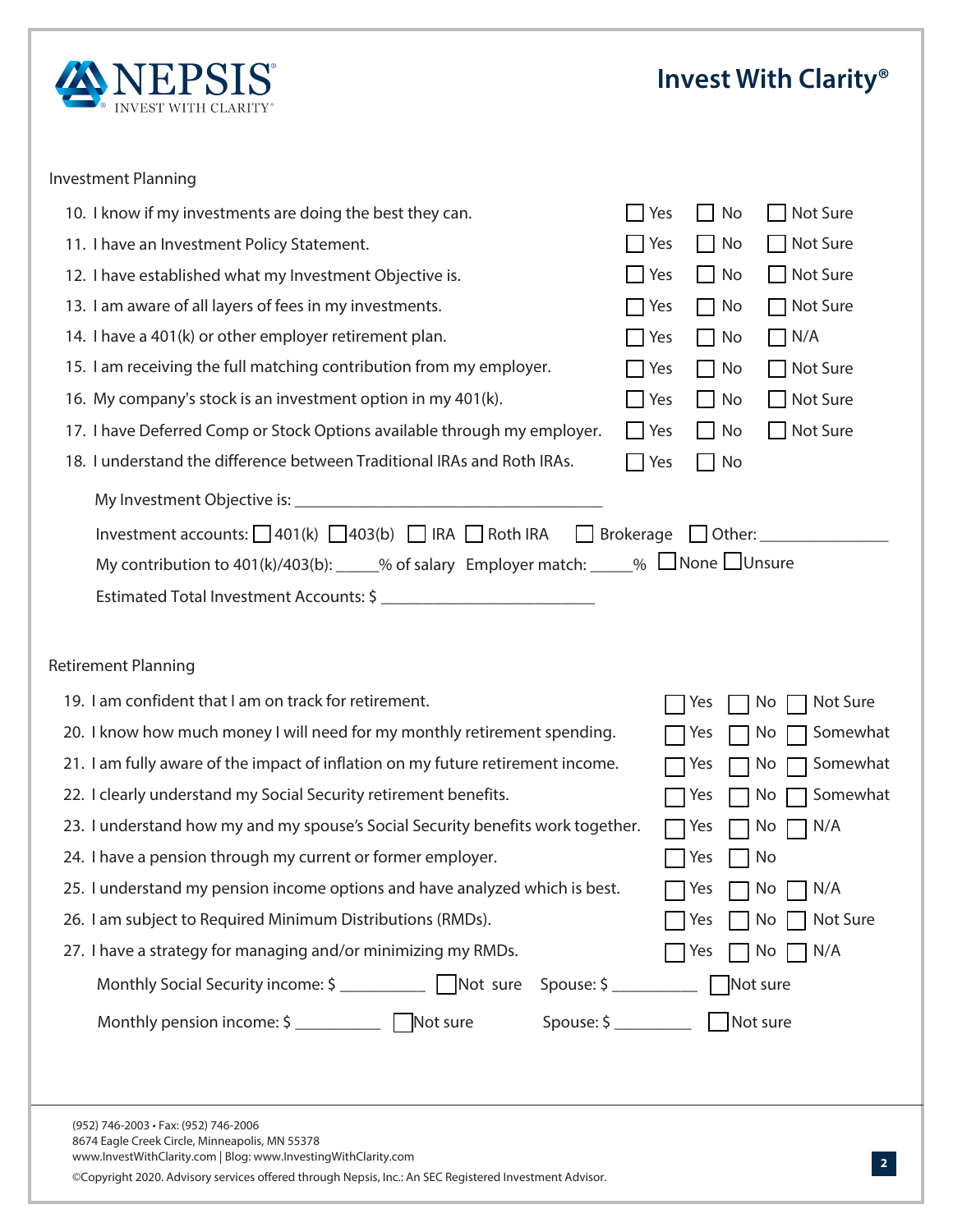## \*UT"MM"CPVU\$MBSJUZ ¥

## Risk Management

| In the event of my death, my family could maintain its current standard of living. $\Box$ Yes $\Box$ No $\Box$ Not Sure                                  |  |
|----------------------------------------------------------------------------------------------------------------------------------------------------------|--|
| $\Box$ Yes $\Box$ No $\Box$ Not Sure<br>I understand the difference between term and cash value life insurance.                                          |  |
| Yes No Not Sure<br>I understand how to calculate the amount of life insurance I need.                                                                    |  |
| ■ Yes ■ No ■ Not Sure<br>I have income replacement coverage if I should become disabled.                                                                 |  |
| <b>IBWFBOBMUFSOBUJWFTPSDFPG@DPNFTIPMEFWFSTGGFSBOFYUFOEFEEJBCMWZ</b><br>  Yes   No   Not Sure                                                             |  |
| <b>WEFSTUBOEUIBU.FEIDBSFHFOFSBMMEPFTOPUOBGPSMPOHUFSNDBSF</b><br>Yes No Not Sure                                                                          |  |
| ■ Yes ■ No ■ Not Sure<br>BNBESFPGUIFNOBDUPGMPOHUFSNDBSFDBOIBWFPONGBNMEOEOFURSUI                                                                          |  |
| $\Box$ Yes $\Box$ No $\Box$ Not Sure<br><b>IBWFFYDFTTMBCMWMCSFMMB0TSBODF</b>                                                                             |  |
| $\Box$ Yes $\Box$ No $\Box$ Not Sure<br><b>IBWFSFWJKENIPNFBUPBOEMBCIMUIDTSBODFIAIDUIFMBTUUREBST</b>                                                      |  |
| -PCLFSNBSF<br>GFWBFNQMPES -GI JTEFFNQMPESTBCMWZ<br><b>\$25FOUDT\$BODF</b>                                                                                |  |
| 5FSNBT BMW<br>5PUBM-GFOTSBODF@QPVF@                                                                                                                      |  |
| QQSPYBTI7BMW@QPVFBTI7BMW@                                                                                                                                |  |
| <b>@@NBWFBOIEBMUIDPOEWDOTUIBUNBBGGFDU@SBCMWZPRBMGGPSQTSBODF:FT/P</b>                                                                                     |  |
| 4QPVF:FT/                                                                                                                                                |  |
|                                                                                                                                                          |  |
| 5BY1MBOODH                                                                                                                                               |  |
| $\sqrt{\phantom{a}}$ No<br>Yes<br><b>.ODPNFUBYFTBSFEPOFCBUBYQSPGFTTPOBM</b>                                                                              |  |
| No.<br>Not Sure<br>Yes<br>BNUBLOHBEWBOUBHFPGBMMBWBMBCMFUBYEFGFSSBMTBOEEFEDUPOT                                                                           |  |
| Not Sure<br>N <sub>O</sub><br>Yes<br><b>IBWFB3PUILWIDNENQMPESSFUSFNFOUQMBO</b>                                                                           |  |
| Not Sure<br><b>No</b><br>Yes<br>BNBESFPGNECMWGPS3PUI3DPOWFSTPOTBOEUIFNQBDUPONDBYFT                                                                       |  |
| Not Sure<br>N <sub>O</sub><br>Yes<br>IBWFBQMBOGPSUBYMPTTIBSWFTU@H@NBDDP@UTUPSFEDFDBQWBMHB@T                                                              |  |
| <b>IBWFTHOGDBOUDUFOUGPSDIBSWBCMFHWDHDNØDPNFBOEFTUBUFQMBOT∐Yes</b><br>No Not Sure                                                                         |  |
| No Not Sure<br>Yes<br>BNBESFPGNECMWZPDPOUSCWFTUPDLUPDIBSWBCMFPSHBOBUPOT                                                                                  |  |
| $\Box$ No $\Box$ N/A<br>Yes<br><b>WEPSOMBOUPVE2BMGJELSSWBCMFJUSCWPOTBTOBSUPGNZ.%</b>                                                                     |  |
| $\vert$ No $\vert$ N/A<br>Yes<br>PØBCVOFTTBOEBNBKSFPGKZUPNWHBUFQFSTPOBMUBYBCMFODPNF                                                                      |  |
|                                                                                                                                                          |  |
|                                                                                                                                                          |  |
|                                                                                                                                                          |  |
| (952) 746-2003 · Fax: (952) 746-2006                                                                                                                     |  |
| 8674 Eagle Creek Circle, Minneapolis, MN 55378<br>www.InvestWithClarity.com   Blog: www.InvestingWithClarity.com   Podcast: Invest With Clarity® Podcast |  |
| © Copyright 202 . Advisory services offered through Nepsis, Inc.: An SEC Registered Investment Advisor.                                                  |  |